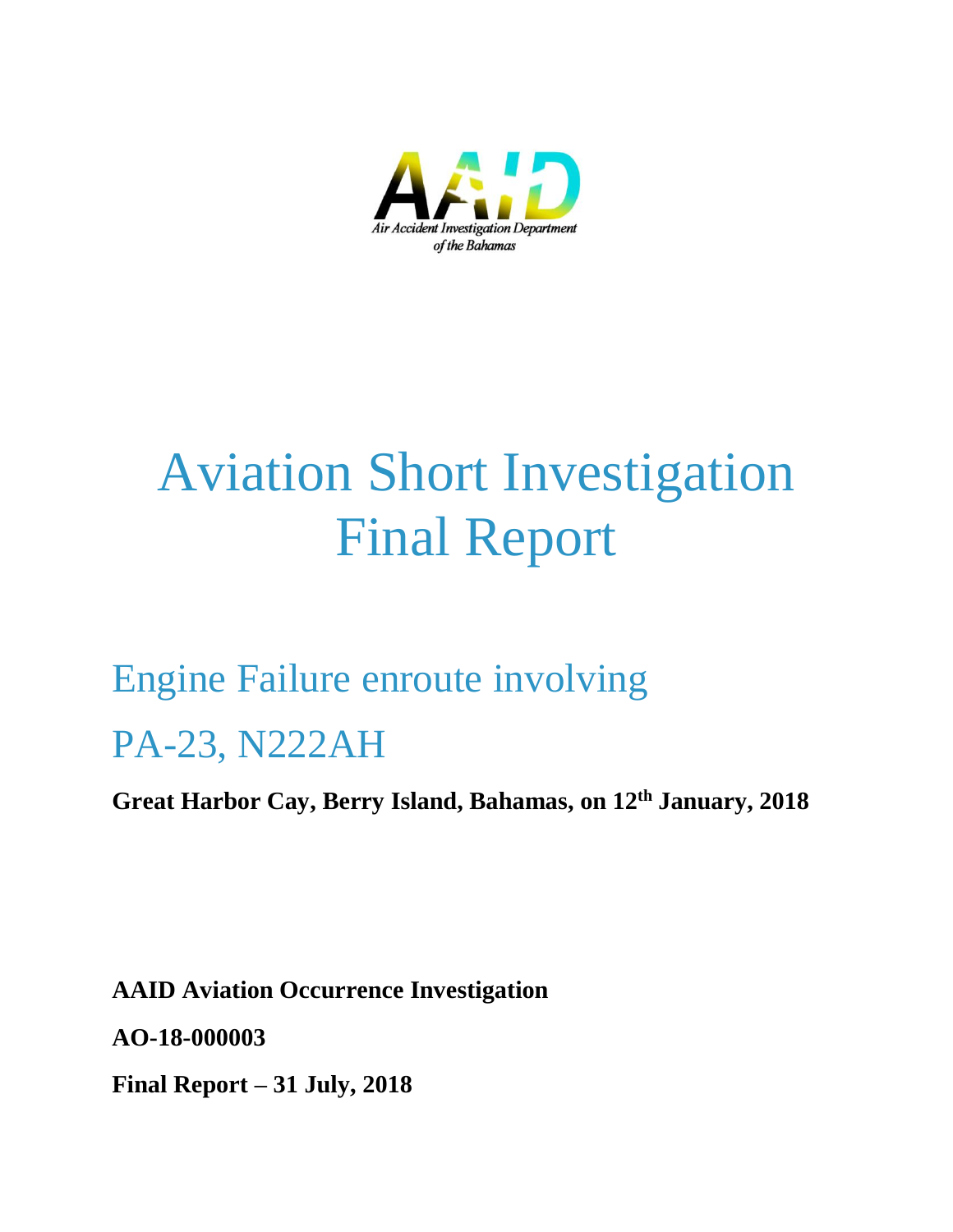

#### **The Air Accident Investigation Department (AAID)**

The Air Accident Investigation Department (AAID) is the independent accident investigation department under the Bahamas Ministry of Tourism and Aviation (MOTA) charged with the responsibility of investigating all aviation accidents and incidents in the Bahamas.

The AAID's function is to promote and improve safety and public confidence in the aviation industry through excellence in:

- Independent investigation of aviation accidents and other safety occurrences
- Safety data recording, analysis and research
- Fostering safety awareness, knowledge and action.

**The AAID does not investigate for the purpose of apportioning blame or to provide a means for determining liability.** At the same time, an investigation report must include factual material of sufficient weight to support the analysis and findings. At all times the AAID endeavors to balance the use of material that could imply adverse comment with the need to properly explain what happened, and why, in a fair and unbiased manner.

The AAID performs its functions in accordance with the provisions of the Bahamas Civil Aviation Act 2016, Civil Aviation (Investigations of Air Accidents and Incidents) Regulations and Amendment Regulations 2017, International Civil Aviation Organization (ICAO) Annex 13 (Eleventh edition, July 2016 – latest revision) and, where applicable, relevant international agreements.

The Air Accident Investigation Department is mandated by the Ministry of Tourism and Aviation to investigate air transportation accidents and incidents, determine probable causes of accidents and incidents, issue safety recommendations, study transportation safety issues and evaluate the safety effectiveness of agencies and stakeholders involved in air transportation. The objective of a safety investigation is to identify and reduce safety-related risk. AAID investigations determine and communicate the safety factors related to the transport safety matter being investigated.

The AAID makes public its findings and recommendations through accident reports, safety studies, special investigation reports, safety recommendations and safety alerts. Unless otherwise indicated, recommendations in this report are addressed to the regulatory authorities of the State having responsibility for the matters with which the recommendation is concerned. It is for those authorities to decide what action is taken. When the AAID issues a safety recommendation, the person, organization or agency is required to provide a written response without delay. The response shall indicate whether the person, organization or agency accepts the recommendation, any reasons for not accepting part or all of the recommendation(s), and details of any proposed safety action(s) resulting from the recommendation(s) issued.

Official Copies of accident reports can be obtained by contacting: Air Accident Investigation Department 2nd Floor, Manx Corporate Center #45 West Bay Street P. O. Box CB-11702 Nassau N. P., Bahamas Tel: 1 (242) 397-5513 / 5509 / 5520 Fax: (242) 327-2192

Additional copies of the reports can be viewed on the **AAID**'s website at: [http://www.baaid.org](http://www.baaid.org/) or requested by email: [aaid.mota@gmail.com](mailto:aaid.mota@gmail.com) or [baaid@bahamas.gov.bs.](mailto:baaid@bahamas.gov.bs)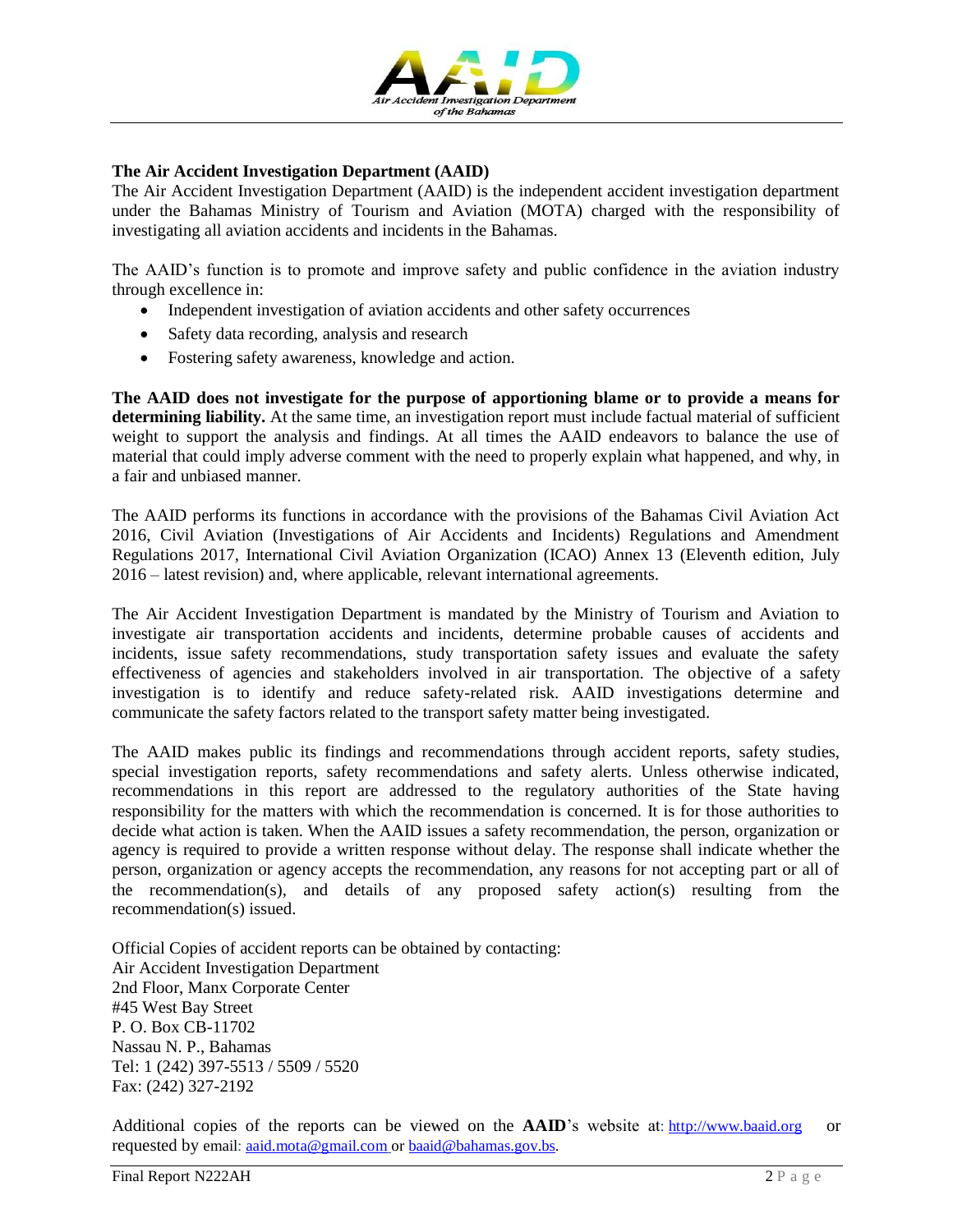

# **Engine Failure enroute PA23, N222AH**

# **What Happened?**

On the 12<sup>th</sup> January at approximately 11:30 am local, Piper Aztec N222AH was involved in an occurrence near the Great Harbour Cay Airport, Berry Islands, Bahamas. The aircraft departed the Chub Cay Airport, Berry Islands with 5 souls on board, (1 Crew, 4 passengers) enroute to Grand Bahama International Airport.

The pilot reported to the AAID by telephone interview, that while enroute, he experienced a right engine failure that resulted in a significant loss of altitude. As the aircraft was unable to maintain altitude on the left engine alone, he decided to divert and attempt a landing at nearby Great Harbour Cay airport.

However, with the continued loss in altitude the pilot stated he opted to execute a controlled landing in an area of mangroves approximately 2 miles SE of the Great Harbour Cay Airport to avoid crashing into trees that were between his position and the runway at Great Harbour Cay.

It was reported that the pilot was the only occupant to receive injuries (minor) and the aircraft received damages as a result (extent unknown). All occupants of the aircraft were able to walk to the main land of Great Harbour Cay where they were assisted by locals. Individuals post-crash reported to the AAID that this flight was a regularly scheduled flight conducted by this pilot on the route between San Andros, Great Harbour Cay and Freeport. The AAID was unable to confirm whether this accident flight was a for-hire flight.

Due to the inaccessibility of the crash site, the AAID was unable to conduct the on-site phase of the investigation. A limited scope investigation was therefore conducted. The weather at the time in Great Harbour Cay was visual meteorological conditions.

Despite repeated requests of the pilot, the maintenance records for the aircraft were never made available to the AAID for review. Communication was sent to the Director General of the Bahamas Civil Aviation Authority (BCAA) advising the BCAA to conduct a parallel investigation due the findings of the investigation outlined under "Investigation Findings" below. This summary final report is completed without the benefit of the maintenance status and history of this aircraft being established.

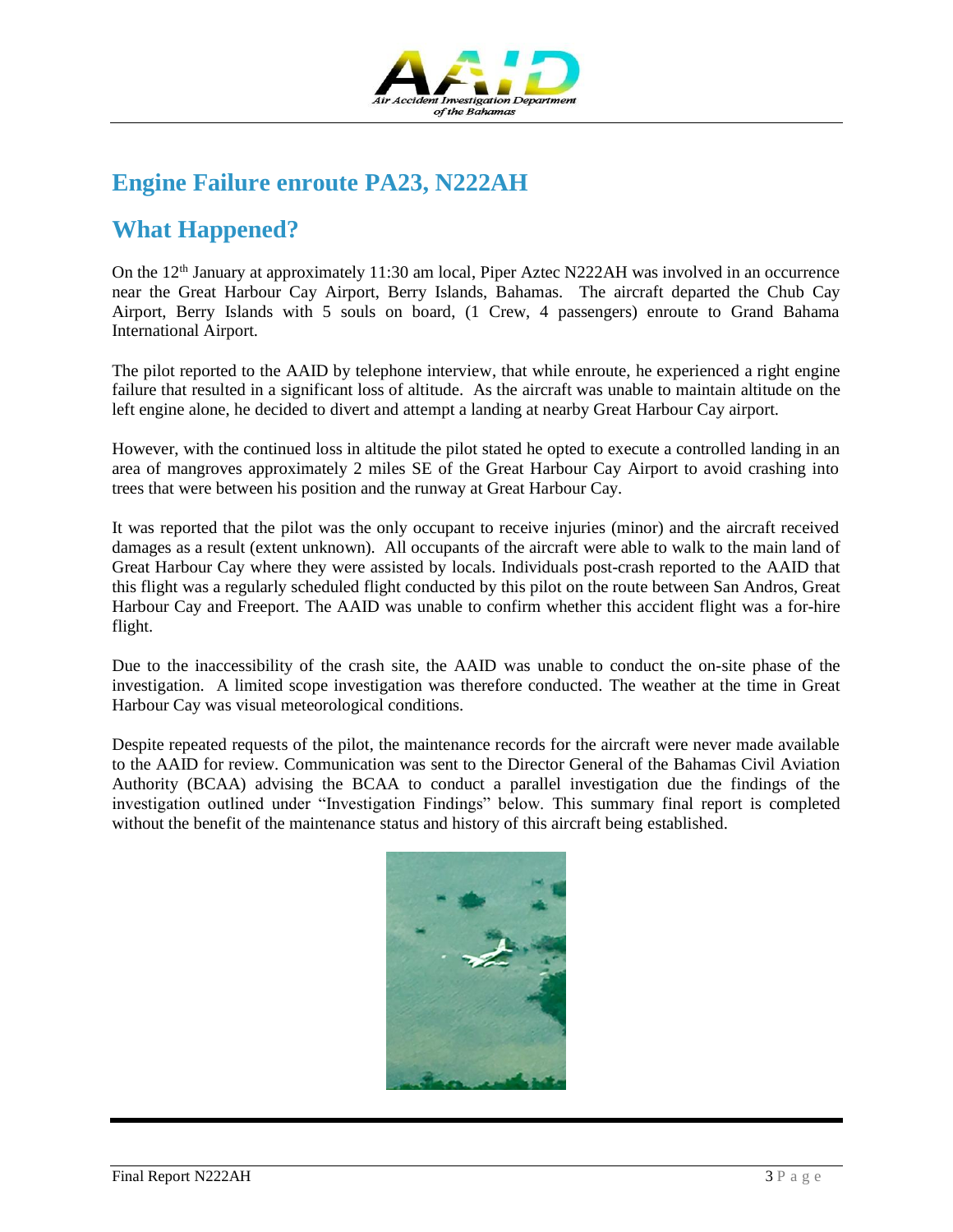

# **Investigation Findings**

- The aircraft registration certificate<sup>1</sup> of N222AH had been expired since  $30<sup>th</sup>$  April 2016, having last been issued 4<sup>th</sup> April 2013 for a three year period<sup>2</sup>. Federal Aviation Regulations (FAR) 91.203 requires an effective registration certificate for operation. It should be noted that the Federal Aviation Administration (FAA) reached out to the registered owner on  $1<sup>st</sup>$  March and again on 1<sup>st</sup> June 2016 regarding this matter, however, they received no response. Without a valid **registration certificate**, the **airworthiness certificate** of the aircraft becomes invalid. (*An aircraft without a valid registration certificate is essentially a "stateless" aircraft).*
	- $\circ$  Between 30<sup>th</sup> April, 2016 and 12<sup>th</sup> January, 2018 N222AH while stateless and considered unairworthy, was used to conduct operations in the airspace of the Bahamas.
- According to records provided by the Bahamas Civil Aviation Authority, the pilot was not in possession of a valid Bahamas issued pilot certificate (license) <sup>3</sup> or valid medical certificate (since 2011 up to the time of this occurrence), as required by regulations.
	- o The pilot was issued a Bahamas Private Pilot Certificate on November 13, 2008, however, it had **expired** with the expiration of his Bahamas issued medical certificate since April 30, 2011.
- According to records provided by the Federal Aviation Administration, the pilot in command of the aircraft was in possession of an **expired** "second class" medical certificate since June 2016, during which time he operated within the airspace of the Bahamas with this expired certificate up to the date of this occurrence. FAR 61.23(d) allows a period of validity of 24 calendar months from date of examination, for medical certificates for airmen over 40 years of age. The date of the pilot's last medical examination and medical certificate issuance was May 2014. At the time of this issuance the pilot was 46 years old, hence his medical certificate expired since (June) 2016.
- Under US Code of Federal Regulations 14 CFR  $61.23$  (a)(3)(i) and (d)(3)(ii) Medical certificates: Requirement and duration.
	- o (a) Operations requiring a medical certificate. Except as provided in paragraphs (b) and (c) of this section, a [person](https://www.law.cornell.edu/definitions/index.php?width=840&height=800&iframe=true&def_id=24a80ca42ed148d527b7ddad982da95a&term_occur=1&term_src=Title:14:Chapter:I:Subchapter:D:Part:61:Subpart:A:61.23) -
		- (3) Must hold at least a third-class [medical certificate](https://www.law.cornell.edu/definitions/index.php?width=840&height=800&iframe=true&def_id=eefd25aa52640fe5f4e89fee6d68b8a8&term_occur=2&term_src=Title:14:Chapter:I:Subchapter:D:Part:61:Subpart:A:61.23)
			- (i) When exercising the privileges of a private pilot certificate, recreational pilot certificate, or student pilot certificate, except when operating under the conditions and limitations set forth in  $§ 61.113(i);$
	- o Having an expired medical certificate invalidates all privileges that can be exercised by the holder of that airman pilot certificate.

 $\overline{a}$ 

*<sup>1</sup> "Does expiration of registration affect an aircraft's airworthiness certificate? According to the FAA.gov website [https://www.faa.gov/licenses\\_certificates/aircraft\\_certification/aircraft\\_registry/reregistration\\_faq/,](https://www.faa.gov/licenses_certificates/aircraft_certification/aircraft_registry/reregistration_faq/) because an aircraft with an expired registration is not registered, its airworthiness certification would be considered ineffective. Without registration the aircraft is not authorized*  for flight. Once registration is restored, the airworthiness certificate not having been surrendered, revoked or terminated would become effective *again provided the aircraft is otherwise compliant with maintenance, inspections, and any other requirements for an effective airworthiness.*

*<sup>2</sup> When is it Time to Renew an Aircraft's Registration? Aircraft registration expires three years after an aircraft was registered or last renewed. The registration renewal date-to-file is scheduled five months before the expiration.*

*<sup>3</sup> Although the pilot was in command of a USA registered aircraft, he was flying in the Bahamas airspace when the accident occurred, therefore he was required to be in possession of a valid Bahamas issued license and medical as required by CAGR.*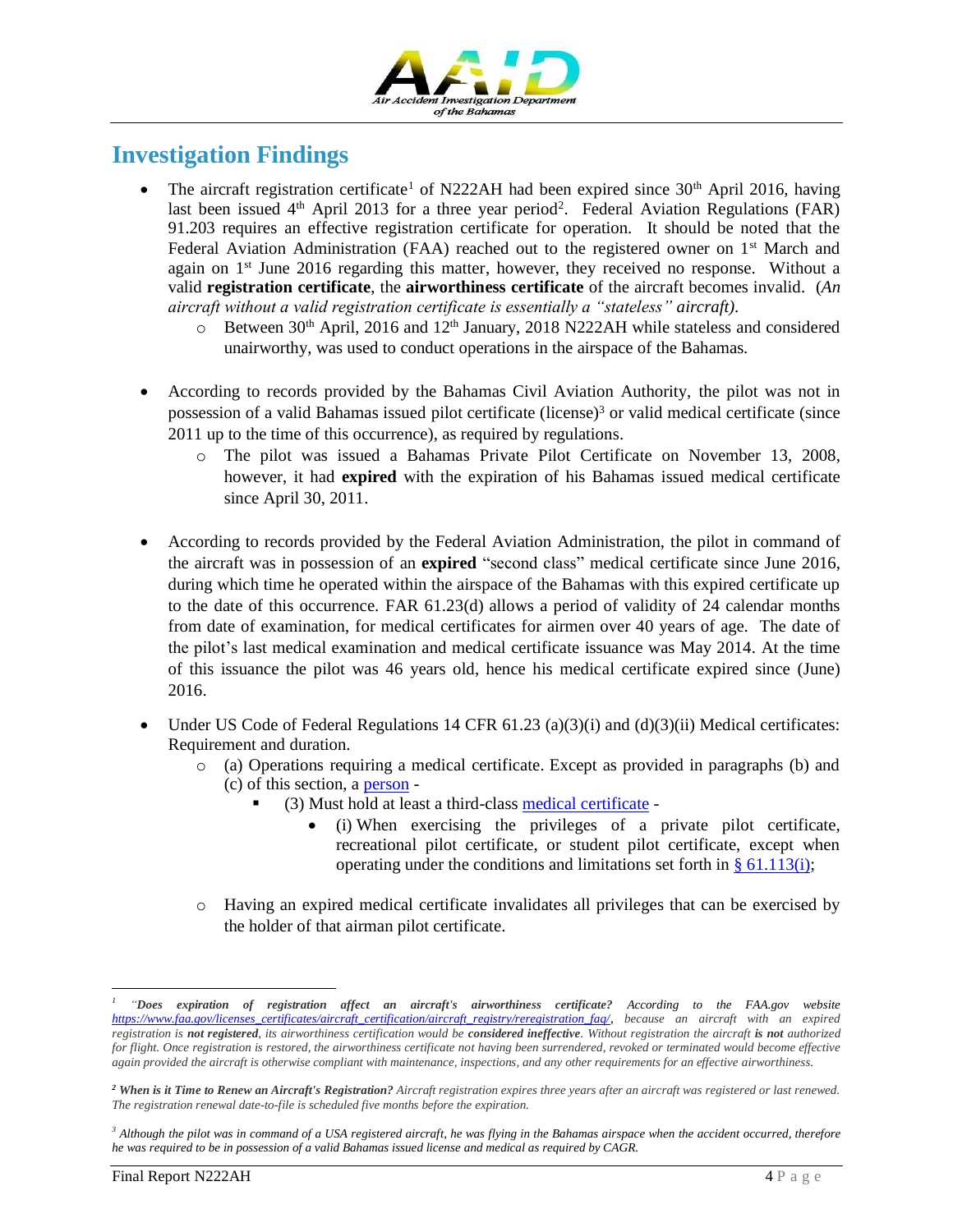

### **Crew Experience**

#### **Pilot**

The captain was a 49 year old male at the time of the accident. He had been issued a United States Private Pilot License January 22, 2009, with single engine land privileges. He subsequently was issued an airplane multi-engine land rating with instrument privileges in a single engine aircraft. As he had not demonstrated instrument proficiency in a multi engine aircraft, his private pilot certificate bore the limitation "Airplane Multiengine VFR Only"

#### **The Aircraft**

N222AH was a fixed-wing, twin-engine normally aspirated aircraft. It had retractable landing gear, was an all metal airplane and was designed to combine multi-engine power, performance, and safety with smooth, easy handling characteristics and operational adaptability. Official records obtained from the Federal Aviation Administration (FAA) showed N222AH was registered in the United States of America to Doreen C. Finch of Miami Dade, Florida. The registration certificate was issued by the FAA on 4<sup>th</sup> April, 2013 with expiration date of  $30<sup>th</sup>$  April, 2016.

#### **Weather**

The weather in Great Harbour Cay at the time of the occurrence was Visual Meteorological Conditions (VMC) and was not a factor in the occurrence.

# **Safety Action**

Whether or not the AAID identifies safety issues in the course of an investigation, relevant organizations may proactively initiate safety action in order to reduce their safety risk.

#### **Previously Issued Recommendations Reiterated and Reclassified in this Report**

As a result of the findings of this investigation into this accident, the Air Accident Investigation Department reiterates the following safety recommendations previously sent to the attention of the Director General of the Bahamas Civil Aviation Authority (BCAA) for action. Safety Recommendation issued in correspondence on January 17, 2018 and again in Recommendation SI-18-004 dated  $12<sup>th</sup>$ February 2018 recommended the BCAA take action and conduct a parallel investigation to determine how and why an airman with an invalid private pilot certificate was able to;

- 1. Conduct regularly scheduled commercial operations between Andros and Freeport Grand Bahama
- 2. Conduct operations in a "stateless" and by extension "unairworthy" aircraft in the airspace of the Bahamas.
- 3. Conduct operations in the airspace of the Bahamas, when his medical certificate, and by extension, his private pilot certificate privileges was expired and made invalid respectively, since 2016.

Correspondence of March 12, 2018 and again in revised Recommendation SR18-007 of May 1, 2018 recommended that the BCAA ensure all Bahamas citizens who are owners / operators of foreign registered aircraft, to ensure they are in possession of required **Bahamas issued pilot certificate** (license) while operating those foreign registered aircraft in the airspace of the Bahamas.

Additionally, correspondence on March 12, 2018 as well as revised Recommendation SR18-008 of May 1, 2018 recommended that the BCAA take action to ensure all Bahamas citizens who are owners /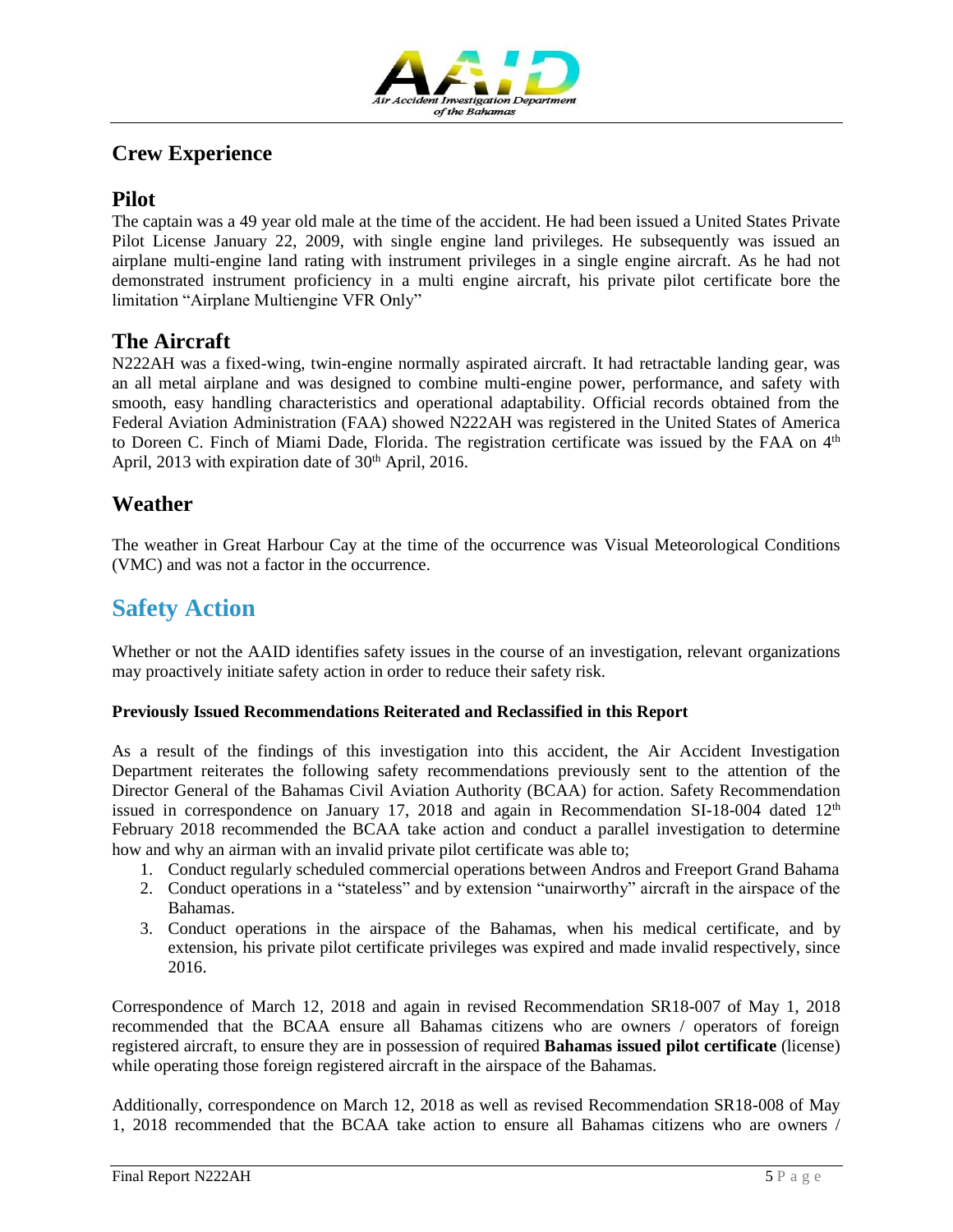

operators of foreign registered aircraft, they are in possession of required **medical certificates** while operating those foreign registered aircraft in the Bahamas airspace.

Recommendation SR18-009 also recommended the BCAA institute policies and procedures to require all converted and validated license applicants be familiar with Bahamas air law, procedures and policies and conduct knowledge and skill testing applicable to flying in the Bahamas airspace, prior to the issuance of a Bahamas converted or validated airman certificate.

#### **Previously Issued Recommendations Classified in this Report**

The following previously issued recommendations are classified in this report as:

Safety Recommendation SI-18-004 - "Open, Acceptable Response"

The BCAA, Safety Oversight Department (SOD) has engaged the assistance of the Federal Aviation Administration to address the finding relative to the registration and airworthiness status of the aircraft N222AH. Additionally the SOD has proposed a plan of action to address the unauthorized commercial operations being conducted by airmen without a required Air Operator Certificate authorization.

• Safety Recommendation SI-18-007 - "Open, Acceptable Response"

The BCAA has satisfactorily addressed this recommendation and have proposed a plan of action to ensure all airmen operating in the airspace of the Bahamas are in possession of a required Bahamas issued license.

Safety Recommendation SR18-008 - "Open, Acceptable Response"

The BCAA has satisfactorily addressed this recommendation and have proposed a plan of action to ensure all airmen operating in the airspace of the Bahamas are in possession of a required medical certificate.

Safety Recommendation SR18-009 - "Open, Acceptable Response"

The BCAA has satisfactorily addressed this recommendation and have proposed a plan of action to ensure all airmen operating in the airspace of the Bahamas are familiar with Bahamas air law and procedures and undergo a knowledge and skill testing prior to other state's licenses being rendered valid.

## **Safety Message**

The Accident Investigation Department understands that while it is the pilot's responsibility to ensure they are in possession of the required valid documents for themselves, as well as the equipment they are operating, prior to acting as a required crew member, the regulatory authority also has a responsibility to conduct regular surveillance and impromptu inspections of those documents and aircraft to ensure they are in compliance with regulations.

The investigation into this accident found that the operator of this aircraft was not in possession of the required medical certificate issued by the USA or the Bahamas, which in turn invalidated the privileges